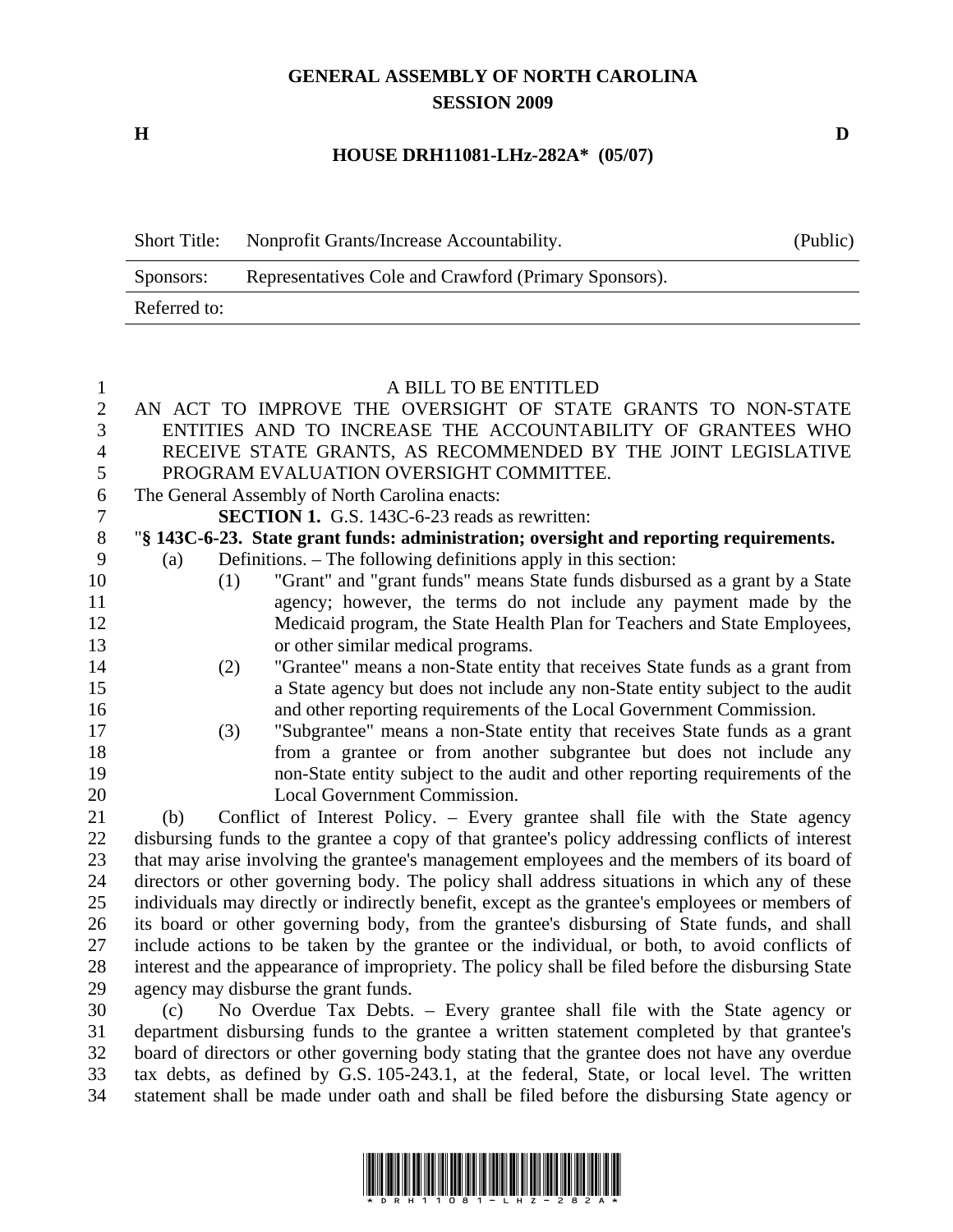| $\mathbf{1}$<br>$\sqrt{2}$ | department may disburse the grant funds. A person who makes a false statement in violation of                                                                                         |                                                                                                                                                    |  |  |  |  |
|----------------------------|---------------------------------------------------------------------------------------------------------------------------------------------------------------------------------------|----------------------------------------------------------------------------------------------------------------------------------------------------|--|--|--|--|
| 3                          | this subsection is guilty of a criminal offense punishable as provided by G.S. 143C-10-1.<br>Office of State Budget Rules Must Require Uniform Administration of State Grants.<br>(d) |                                                                                                                                                    |  |  |  |  |
| $\overline{4}$             |                                                                                                                                                                                       | - The Office of State Budget and Management shall adopt rules to ensure the uniform                                                                |  |  |  |  |
| 5                          |                                                                                                                                                                                       | administration of State grants by all grantor State agencies and grantees or subgrantees. The                                                      |  |  |  |  |
| 6                          |                                                                                                                                                                                       | Office of State Budget and Management shall consult with the Office of the State Auditor and                                                       |  |  |  |  |
| $\boldsymbol{7}$           |                                                                                                                                                                                       | the Attorney General in establishing the rules required by this subsection. The rules shall                                                        |  |  |  |  |
| $8\,$                      |                                                                                                                                                                                       | establish policies and procedures for disbursements of State grants and for State agency                                                           |  |  |  |  |
| 9                          |                                                                                                                                                                                       | oversight, monitoring, and evaluation of grantees and subgrantees. The policies and procedures                                                     |  |  |  |  |
| 10                         | shall:                                                                                                                                                                                |                                                                                                                                                    |  |  |  |  |
| 11                         | (1)                                                                                                                                                                                   | Ensure that the purpose and reporting requirements of each grant are                                                                               |  |  |  |  |
| 12                         |                                                                                                                                                                                       | specified to the grantee.                                                                                                                          |  |  |  |  |
| 13                         | (2)                                                                                                                                                                                   | Ensure that grantees specify the purpose and reporting requirements for                                                                            |  |  |  |  |
| 14                         |                                                                                                                                                                                       | grants made to subgrantees.                                                                                                                        |  |  |  |  |
| 15                         | (2a)                                                                                                                                                                                  | Require each contract that awards a grant to include all of the following:                                                                         |  |  |  |  |
| 16                         |                                                                                                                                                                                       | Concrete, measurable benchmarks against which to measure success.<br>$\underline{a}$ .                                                             |  |  |  |  |
| 17                         |                                                                                                                                                                                       | The benchmarks shall address the expected quantifiable outputs and                                                                                 |  |  |  |  |
| 18                         |                                                                                                                                                                                       | outcomes.                                                                                                                                          |  |  |  |  |
| 19                         |                                                                                                                                                                                       | <u>Identification of program performance measures that will be used to</u><br><u>b.</u>                                                            |  |  |  |  |
| 20                         |                                                                                                                                                                                       | compare quantifiable outputs and outcomes against the benchmarks                                                                                   |  |  |  |  |
| 21                         |                                                                                                                                                                                       | established in contracts pursuant to this subdivision.                                                                                             |  |  |  |  |
| 22                         |                                                                                                                                                                                       | For purposes of this subdivision the term "output" means quantified<br>$\underline{c}$ .                                                           |  |  |  |  |
| 23                         |                                                                                                                                                                                       | activities performed by the grantee and the term "outcome" means                                                                                   |  |  |  |  |
| 24                         |                                                                                                                                                                                       | what happens as a result of the grantee's activities.                                                                                              |  |  |  |  |
| 25                         | (3)                                                                                                                                                                                   | Ensure that State funds are spent in accordance with the purposes for which                                                                        |  |  |  |  |
| 26                         |                                                                                                                                                                                       | they were granted.                                                                                                                                 |  |  |  |  |
| 27                         | (4)                                                                                                                                                                                   | Hold the grantees and subgrantees accountable for the legal and appropriate                                                                        |  |  |  |  |
| 28                         |                                                                                                                                                                                       | expenditure of grant funds.                                                                                                                        |  |  |  |  |
| 29                         | (5)                                                                                                                                                                                   | Provide for adequate oversight and monitoring to prevent the misuse of grant                                                                       |  |  |  |  |
| 30                         |                                                                                                                                                                                       | funds.                                                                                                                                             |  |  |  |  |
| 31                         | (5a)                                                                                                                                                                                  | Establish the criteria for grants from which oversight costs may be withheld                                                                       |  |  |  |  |
| 32                         |                                                                                                                                                                                       | by a State agency pursuant to subsection (f1) of this section.                                                                                     |  |  |  |  |
| 33                         | (5b)                                                                                                                                                                                  | <u>Provide procedures for the determination of the amount of a grant that may</u>                                                                  |  |  |  |  |
| 34                         |                                                                                                                                                                                       | be withheld for administrative costs pursuant to subsection (f1) of this                                                                           |  |  |  |  |
| 35                         |                                                                                                                                                                                       | section.                                                                                                                                           |  |  |  |  |
| 36                         | (6)                                                                                                                                                                                   | Establish mandatory periodic reporting requirements for grantees and                                                                               |  |  |  |  |
| 37<br>38                   |                                                                                                                                                                                       | subgrantees, including methods of reporting, to provide financial and                                                                              |  |  |  |  |
| 39                         |                                                                                                                                                                                       | program performance information. The mandatory periodic reporting                                                                                  |  |  |  |  |
| 40                         |                                                                                                                                                                                       | requirements shall require grantees and subgrantees to file with the State                                                                         |  |  |  |  |
| 41                         |                                                                                                                                                                                       | Auditor copies of reports and statements that are filed with State agencies<br>pursuant to this subsection. Compliance with the mandatory periodic |  |  |  |  |
| 42                         |                                                                                                                                                                                       | reporting requirements of this subdivision shall not require grantees and                                                                          |  |  |  |  |
| 43                         |                                                                                                                                                                                       | subgrantees to file with the State Auditor the information described in                                                                            |  |  |  |  |
| 44                         |                                                                                                                                                                                       | subsections (b) and (c) of this section.                                                                                                           |  |  |  |  |
| 45                         | (6a)                                                                                                                                                                                  | Establish mandatory periodic reporting requirements for grantees and                                                                               |  |  |  |  |
| 46                         |                                                                                                                                                                                       | subgrantees, including reporting on benchmarks set out in the contract                                                                             |  |  |  |  |
| 47                         |                                                                                                                                                                                       | awarding the grant pursuant to subdivision (2a) of this subsection by means                                                                        |  |  |  |  |
| 48                         |                                                                                                                                                                                       | of performance measures identified in the contract. Performance reporting                                                                          |  |  |  |  |
| 49                         |                                                                                                                                                                                       | shall be reviewed by the State agency overseeing the grant on an ongoing                                                                           |  |  |  |  |
| 50                         |                                                                                                                                                                                       | basis. The State agency overseeing the grant shall submit an annual                                                                                |  |  |  |  |

General Assembly of North Carolina **Session 2009**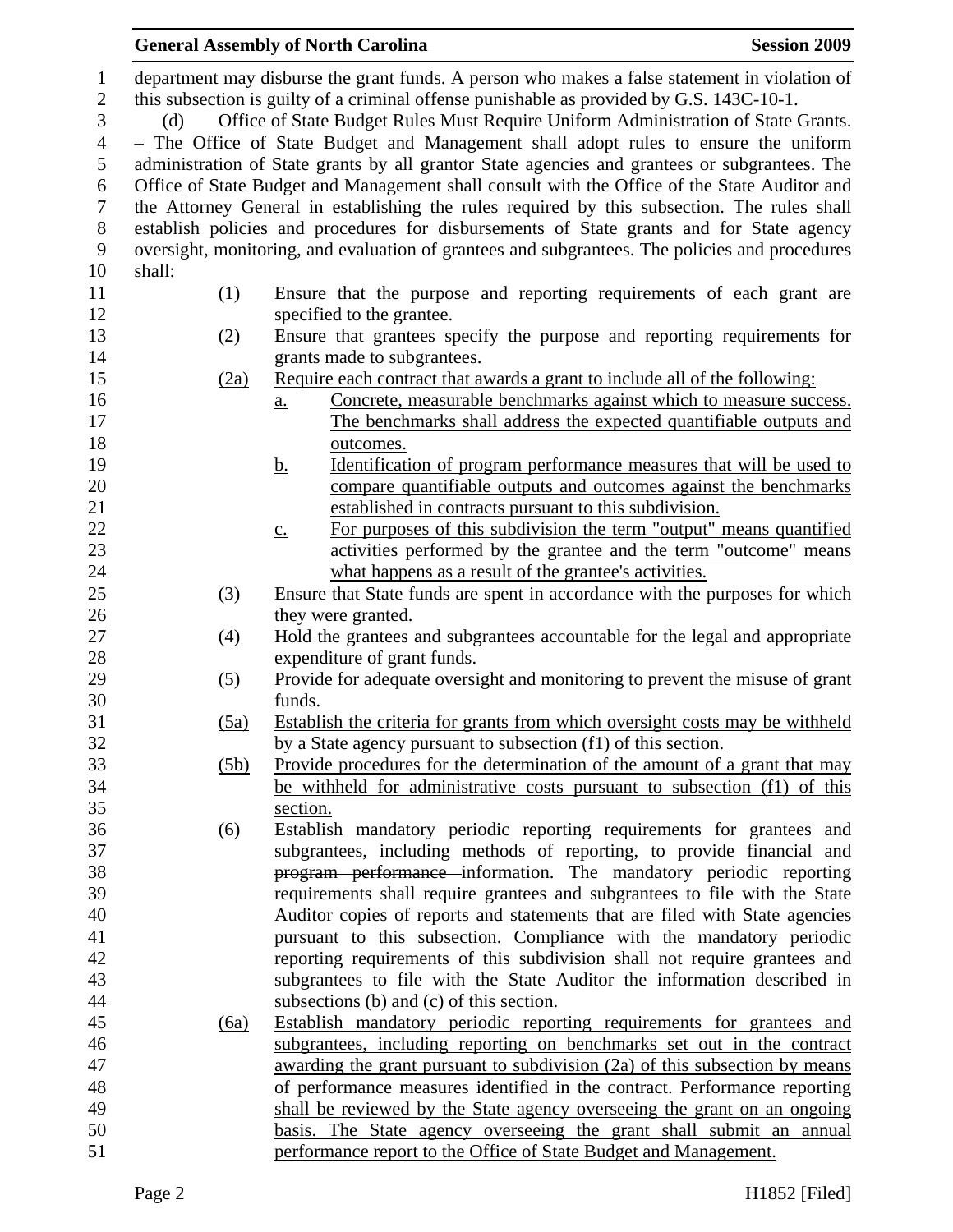|                                                       |                                                                                                   | <b>General Assembly of North Carolina</b>                                                                                                                                                                                                                                                                   | <b>Session 2009</b> |  |  |  |
|-------------------------------------------------------|---------------------------------------------------------------------------------------------------|-------------------------------------------------------------------------------------------------------------------------------------------------------------------------------------------------------------------------------------------------------------------------------------------------------------|---------------------|--|--|--|
| $\mathbf{1}$<br>$\overline{c}$<br>3<br>$\overline{4}$ | (7)                                                                                               | Require grantees and subgrantees to maintain reports, records, and other<br>information to properly account for the expenditure of all grant funds and to<br>make such reports, records, and other information available to the grantor<br>State agency for oversight, monitoring, and evaluation purposes. |                     |  |  |  |
| $\mathfrak s$<br>6                                    | (8)                                                                                               | Require grantees and subgrantees to ensure that work papers in the<br>possession of their auditors are available to the State Auditor for the                                                                                                                                                               |                     |  |  |  |
| $\boldsymbol{7}$                                      |                                                                                                   | purposes set out in subsection (i) of this section.                                                                                                                                                                                                                                                         |                     |  |  |  |
| 8                                                     | (9)                                                                                               | Require grantees to be responsible for managing and monitoring each                                                                                                                                                                                                                                         |                     |  |  |  |
| 9                                                     |                                                                                                   | project, program, or activity supported by grant funds and each subgrantee                                                                                                                                                                                                                                  |                     |  |  |  |
| 10                                                    |                                                                                                   | project, program, or activity supported by grant funds.                                                                                                                                                                                                                                                     |                     |  |  |  |
| 11                                                    | (9a)                                                                                              | Require a State agency that oversees a grant program to develop a                                                                                                                                                                                                                                           |                     |  |  |  |
| 12                                                    |                                                                                                   | monitoring plan for that program. The State agency shall provide a                                                                                                                                                                                                                                          |                     |  |  |  |
| 13                                                    |                                                                                                   | description of its monitoring plan and any additional information regarding                                                                                                                                                                                                                                 |                     |  |  |  |
| 14<br>15                                              | (10)                                                                                              | that plan to the Office of State Budget and Management.<br>Provide procedures for the suspension of further disbursements or use of                                                                                                                                                                         |                     |  |  |  |
| 16                                                    |                                                                                                   | grant funds for noncompliance with these rules or other inappropriate use of                                                                                                                                                                                                                                |                     |  |  |  |
| 17                                                    |                                                                                                   | the funds.                                                                                                                                                                                                                                                                                                  |                     |  |  |  |
| 18                                                    | (11)                                                                                              | Provide procedures for use in appropriate circumstances for reinstatement of                                                                                                                                                                                                                                |                     |  |  |  |
| 19                                                    |                                                                                                   | disbursements that have been suspended for noncompliance with these rules                                                                                                                                                                                                                                   |                     |  |  |  |
| 20                                                    |                                                                                                   | or other inappropriate use of grant funds.                                                                                                                                                                                                                                                                  |                     |  |  |  |
| 21                                                    | (12)                                                                                              | Provide procedures for the recovery and return to the grantor State agency of                                                                                                                                                                                                                               |                     |  |  |  |
| 22                                                    |                                                                                                   | unexpended grant funds from a grantee or subgrantee if the grantee or                                                                                                                                                                                                                                       |                     |  |  |  |
| 23                                                    |                                                                                                   | subgrantee is unable to fulfill the purposes of the grant.                                                                                                                                                                                                                                                  |                     |  |  |  |
| 24                                                    | (e)                                                                                               | Rules Are Subject to the Administrative Procedure Act. - Notwithstanding the                                                                                                                                                                                                                                |                     |  |  |  |
| 25                                                    |                                                                                                   | provisions of G.S. 150B-2(8a)b. rules adopted pursuant to subsection (d) of this section are                                                                                                                                                                                                                |                     |  |  |  |
| 26<br>27                                              | (f)                                                                                               | subject to the provisions of Chapter 150B of the General Statutes.<br>Suspension and Recovery of Funds to Grant Recipients for Noncompliance. – The                                                                                                                                                         |                     |  |  |  |
| 28                                                    |                                                                                                   | Office of State Budget and Management, after consultation with the administering State                                                                                                                                                                                                                      |                     |  |  |  |
| 29                                                    |                                                                                                   | agency, shall have the power to suspend disbursement of grant funds to grantees or                                                                                                                                                                                                                          |                     |  |  |  |
| 30                                                    |                                                                                                   | subgrantees, to prevent further use of grant funds already disbursed, and to recover grant funds                                                                                                                                                                                                            |                     |  |  |  |
| 31                                                    |                                                                                                   | already disbursed for noncompliance with rules adopted pursuant to subsection (d) of this                                                                                                                                                                                                                   |                     |  |  |  |
| 32                                                    |                                                                                                   | section. In addition, the Office of the Controller shall electronically stop payments to a grantee                                                                                                                                                                                                          |                     |  |  |  |
| 33                                                    |                                                                                                   | upon notification by the Office of State Budget and Management to suspend disbursement of                                                                                                                                                                                                                   |                     |  |  |  |
| 34                                                    | funds to the grantee.                                                                             |                                                                                                                                                                                                                                                                                                             |                     |  |  |  |
| 35                                                    |                                                                                                   | If the grant funds are a pass-through of funds granted by an agency of the United States,                                                                                                                                                                                                                   |                     |  |  |  |
| 36                                                    |                                                                                                   | then the Office of State Budget and Management must consult with the granting agency of the                                                                                                                                                                                                                 |                     |  |  |  |
| 37<br>38                                              |                                                                                                   | United States and the State agency that is the recipient of the pass-through funds prior to taking                                                                                                                                                                                                          |                     |  |  |  |
| 39                                                    | the actions authorized by this subsection.                                                        |                                                                                                                                                                                                                                                                                                             |                     |  |  |  |
| 40                                                    |                                                                                                   | Withholding From Certain Grants To Cover Agency Oversight Cost. - A State<br>" $(f1)$<br>agency that oversees a grant may withhold up to two percent $(2%)$ of the amount of the grant                                                                                                                      |                     |  |  |  |
| 41                                                    | awarded each fiscal year to cover grant oversight costs pursuant to this subsection if the grant  |                                                                                                                                                                                                                                                                                                             |                     |  |  |  |
| 42                                                    | satisfies the criteria established by the Office of State Budget and Management. No State         |                                                                                                                                                                                                                                                                                                             |                     |  |  |  |
| 43                                                    | agency shall withhold funds under this subsection until the State agency submits a written        |                                                                                                                                                                                                                                                                                                             |                     |  |  |  |
| 44                                                    | request to the Office of State Budget and Management that sets out the oversight                  |                                                                                                                                                                                                                                                                                                             |                     |  |  |  |
| 45                                                    | responsibilities of the agency with regard to the grant, the amount that the agency is requesting |                                                                                                                                                                                                                                                                                                             |                     |  |  |  |
| 46                                                    | to withhold from the grant for the fiscal year, and receives approval from the Office of State    |                                                                                                                                                                                                                                                                                                             |                     |  |  |  |
| 47                                                    | Budget and Management to withhold funds to cover the oversight costs. An agency may               |                                                                                                                                                                                                                                                                                                             |                     |  |  |  |
| 48                                                    |                                                                                                   | withhold only the amount approved by the Office of State Budget and Management. The Office<br>of State Budget and Management shall determine whether it is appropriate to allow the                                                                                                                         |                     |  |  |  |
| 49                                                    |                                                                                                   |                                                                                                                                                                                                                                                                                                             |                     |  |  |  |
| 50                                                    | withholding under this section, and if so, the amount that may be withheld by the State agency.   |                                                                                                                                                                                                                                                                                                             |                     |  |  |  |